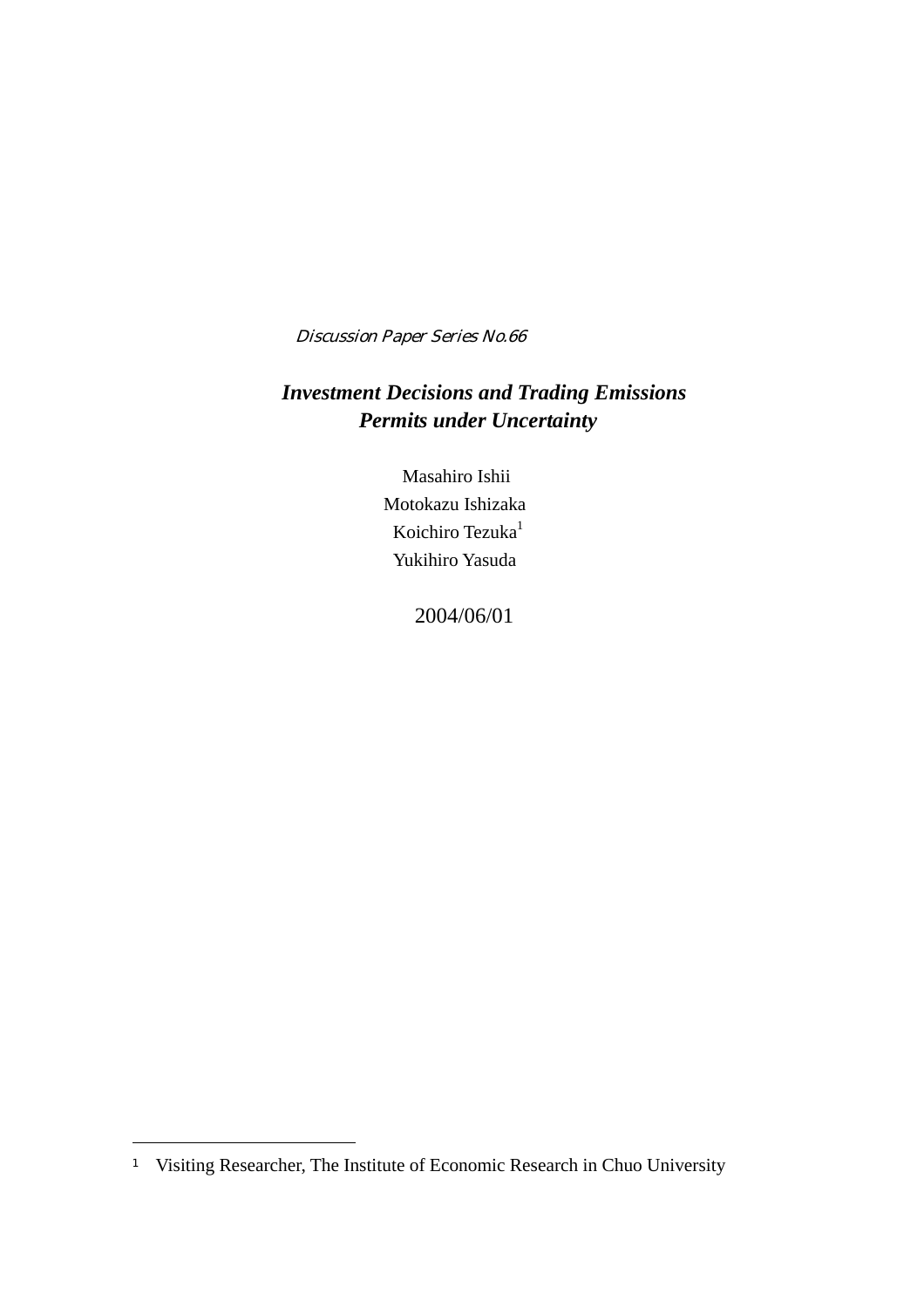# Investment decisions and trading emissions permits under uncertainty

Masahiro Ishii\* Motokazu Ishizaka<sup>†</sup> Koichiro Tezuka<sup>‡</sup> Yukihiro Yasuda<sup>§</sup>

 $2004/06/01$ 

### Abstract

In this paper we analyse a polluting firm which selects an investment portfolio to maximize expected profit under an environmental regulation in the presence of trading emissions permits market. Trading esmissions permits would be expected to become one of the useful methods in achieving the environmental goals in an efficient way. Our concern is to consider an interaction between the abatement investment and the usage of trading emissions permits to investigate how polluting firms strategically react to the environmental policy.

The main results we obtained is that, with emissions permits trading, penalty cost can not affect the firm's abatement investment decisions. Only the price of emissions permits can affect such decisions. So, how the emissions permits market works (or how the price are determined in the market) is one of the most important problems to consider.

KEYWORDS: uncertainty, trading emissions permits, abatement invesment

<sup>\*</sup>Lecturer, Daito Bunka University, Faculty of Business Administration

<sup>&</sup>lt;sup>†</sup>Researcher, Hitotsubashi University, Graduate School of Commerce and Management

<sup>\*</sup>Associate Professor, Fukui University, Faculty of Education and Resional Studies, and Visiting Researcher The Instutute of Economic Research in Chuo University

<sup>&</sup>lt;sup>§</sup>Lecturer, Tokyo Keizai University, Department of Management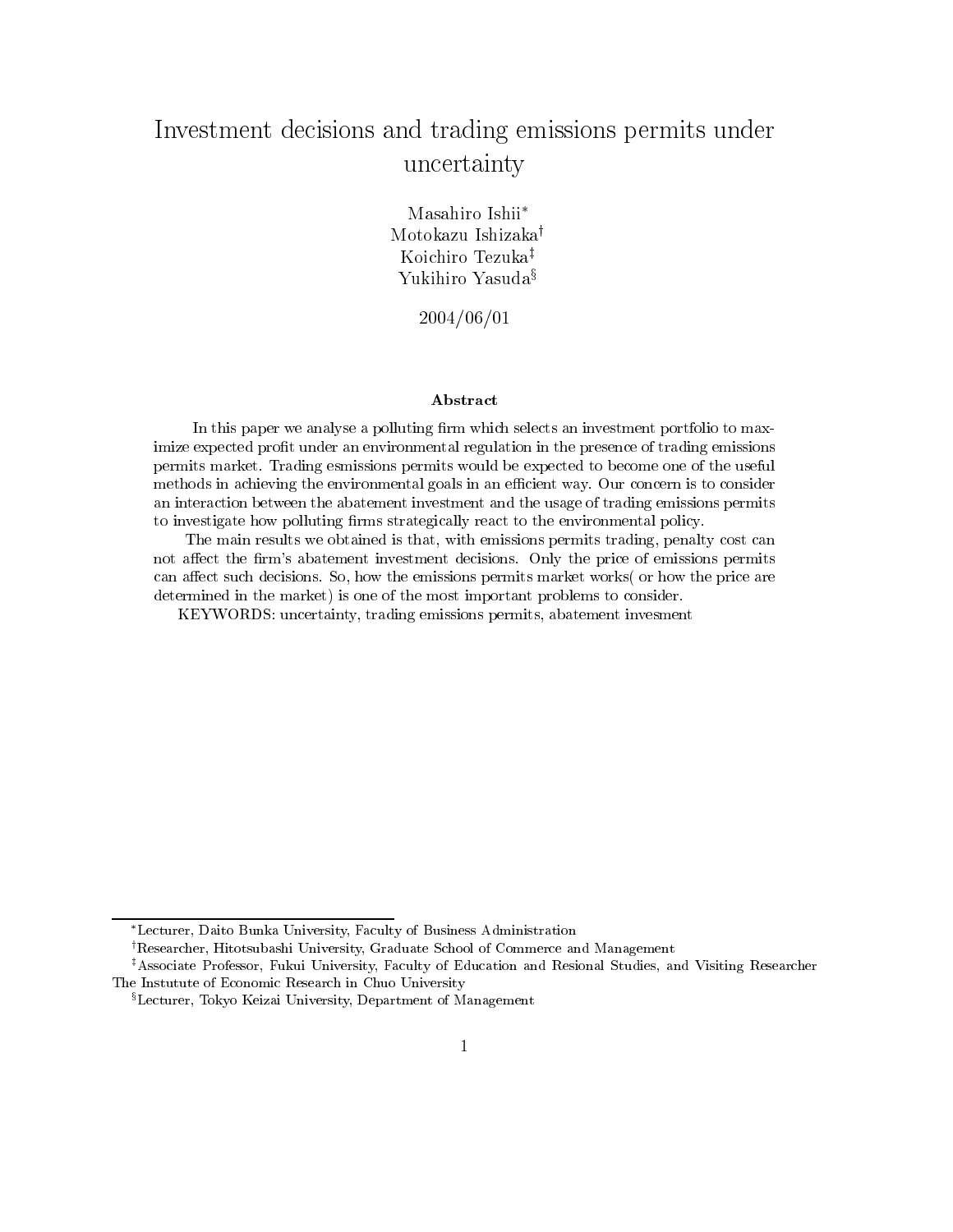#### Ι. Introduction

To support sustainable development, and to control green house gas (GHG) emissions, Kyoto Protocol in 1997 COP3 had adopted Kyoto Mechanism, which includes three methods: trading emissions permits  $(TEPs)$ , joint implementation (JI), and clean development mechanism (CDM). These methods are intended to use market mechanisms and effective control. Especially, because TEPs has economic theoretical foundations, it has been paid attention not to practitioner but economic perspective. In fact, EPA (Economic Planning Authority) has already implemented and developed Sulfur Dioxide (SO2) emissions trading market in US. Regarding to GHG, UK domestic emissions trading scheme started in 2003. Also, EU will begin in 2005, and TEPs among Annex I Parties in Kyoto Protocol will in 2008. In Japan, Ministry of the Environment has trial to domestic TEPs scheme.

Then, we analyse a polluting firm's decision-making problems on an environmental abatement investment when she can trade GHG emmissions permits in an inter-firm TEPs market. TEPs are expected to become one of the powerful methods in achieving the environmental goals. However, several previous papers have shown that stochastic permit prices may reduce firm's incentive to invest in abatement capitals or technologies. It is important to encourage the development and market penetration of advanced pollution abatement technology. Hence, we add to the previous research by focusing on the interaction between an abatement investment and an usage of TEPs to investigate strategic behavior of polluting firm's investment decision towards the environmental policy.

The main results of this paper are as follows. First, we show that the levels of abatement investment depend only on the permits prices regardless of costs of penalties, which the government imposes on polluting firms. This result may imply that environmental policies such as mandatory instruments (e.g. penalties) may not work deliberately in the presence of TEPs. Second, we observe that the market structure of TEPs and its price would play important role of firm's investment decisions.

There are strands of literature related to this research. One is the literature on the effects of TEPs on polluting firms' reactions in the market. Malueg (1989) argues that marketable permits may not give greater incentives than standards regulation, because the incentive effects of marketable permits depend on whether polluting firms are buyers or sellers. Laffont and Tirole (1996) analyzed the impacts of spot and futures markets for TEPs on the polluting firms, and showed that stand-alone spot markets induce excessive investment. Xepapadeas (1999) analyses the reaction of polluting firm's regarding expansion of abatement investment and location decision, in the presence of environmental policy that takes the form of emission taxes or tradable permits. Zhao (2003) develop a rational expectations general equilibrium model of permits trading and irreversible abatement investment. Zhao (2003) shows that tradable permits might help maintain firms' investment incentive under various uncertainty conditions.

The remainder of this paper is organized as follows. In section 2 we introduce our model. A representative firm's investment decision making is discussed in section 3. In section 4, we describe an interpretation of the results in section 3. Conclusions and comments on further rearch are in section 5.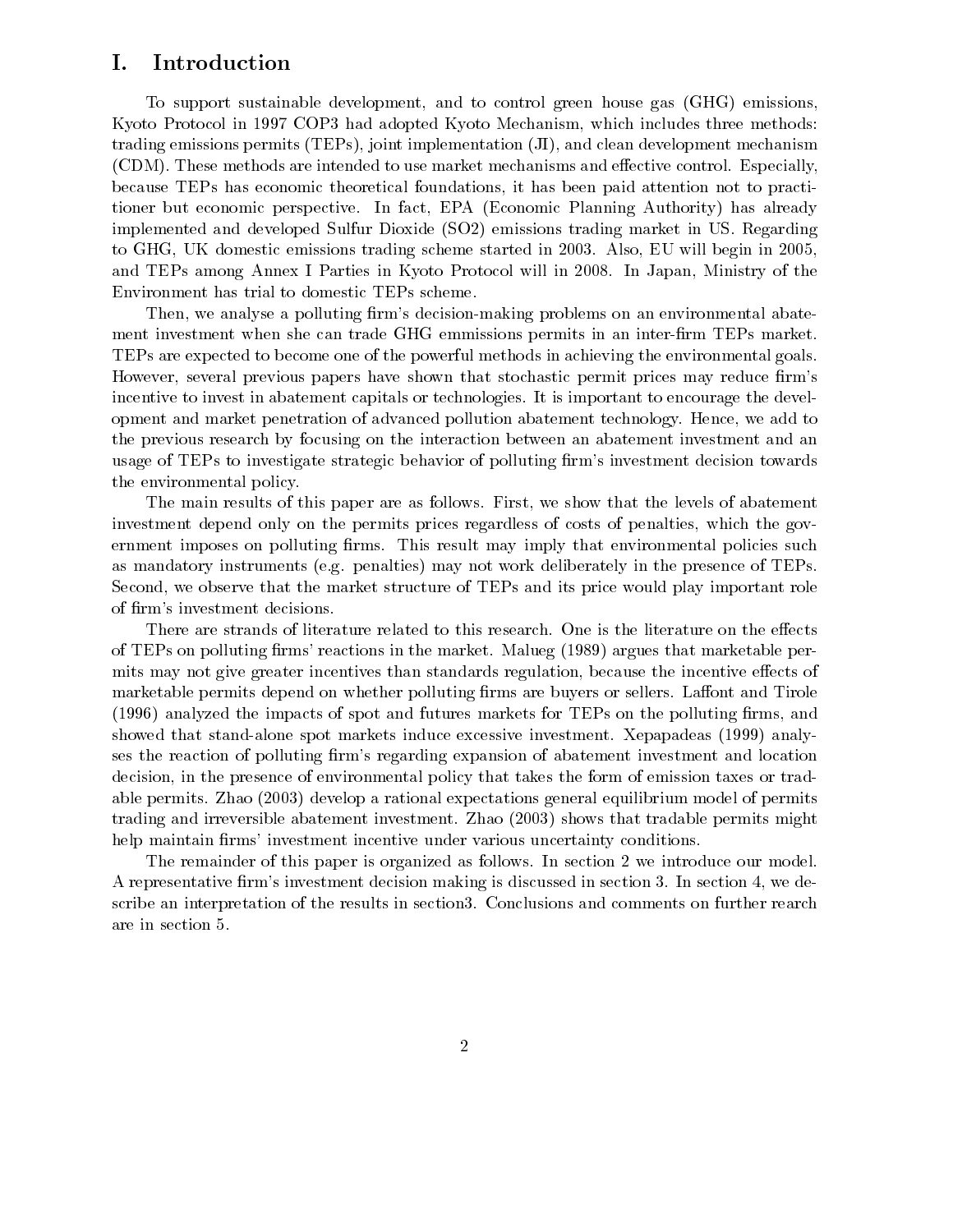#### П. Model

In this section, we describe assumptions and notations used throughout this paper.

Suppose that  $(\Omega, \mathcal{F}, P)$  is a probability space, and that  $W = (W_1, W_2, W_3)$  is a 3-dimensional Brownian motion process.  $\{\mathcal{F}_t\}_{t>0}$  denotes the standard Brownian filtration.

Fix  $T > 0$ , and we call T a closing date. Define a stochastic process  $X_1$  as follows: for  $\forall t \geq 0,$ 

$$
X_1(t) = \mu_1(x)t + \sigma_1 W_1(t) \tag{1}
$$

, where  $\mu_1 : [0, \infty) \to (0, \infty)$  is a twice continuously differentiable increasing function with  $\mu_1''$  < 0, and  $\sigma_1$  is a positive constant. We shall put an interpretation on  $X_1(T)$ . A firm invests  $x$  to its business at time 0, and the investment has strong influence on its profit. However, it also depends on uncertainty, e.g. consumer behavior, competitors, materials prices, and so many business conditions. Therefore, we use  $X_1(T)$  as the operating profit during [0, T].

Let us define an  $\mathcal{F}_T$ -measurable random variable

$$
X_2 = e^{\mu_2(x) + \sigma_2(\rho W_1(T) + \sqrt{1 - \rho^2} W_2(T))}
$$
\n(2)

, where  $\mu_2:[0,\infty)\to(0,\infty)$  is a twice continuously differentiable increasing function such that  $e^{\mu_2(x)}\{(\mu_2')^2(x)+\mu_2''(x)\}\geq 0$ ,  $\sigma_2$  is a positive constant, and  $|\rho|<1$ . Clearly there is relevance between the production, the profit, and the quantity of GHG which the firm discharges. While the amount of investment of the firm is a decisive factor common to them, randomness may affect the emission. Accordingly  $X_2$  is applied to express GHG emissions produced over the acconting period by the business with initial investment  $x$ .

Let  $b: [0, \infty) \to [0, \infty)$  be a twice continuously differentiable, increasing, and strictly concave function with  $b(0) = 0$ . For any  $y \in [0, \infty)$ ,  $b(y)$  is used to refer to decrease in GHG emissions when the firm makes an emission reductions investment  $y$  at time 0. The examples are renewable energy projects, energy improvement projects, switching fossil fuels, emission reductions in the physical distribution system, and so on. Then  $X_2-b(y)$  represents net emissions of GHG.

A positive constant K is called capital which the firm borrowed from a bank at time 0 for the operation in  $[0, T]$ .

c,  $\alpha$ , p are positive constants. In our model, c is called a GHG emission limitation on the firm over the period, and if the net emissions of GHG is greater than  $c$ , the firm must pay the penalty  $\alpha$  per one unit of excess GHG, i.e. the total amount of the penalty is  $\alpha(X_2 - b(y) - c)$ .  $p$  is interpreted as the emissions trading price per one unit of GHG at time 0.

Additionally, a positive constant  $r$  is called continuous compared intereste rate.

#### III. Investment decision-making

In this section, we shall solve following three investment problems. To begin with, we will show a way of dealing with an investment problem, where the firm does not use GHG emissions trading. This is a benchmark for the other problem. Then, we shall provide an answer to a problem for the firm which takes GHG emissions trading positions only at the opening date.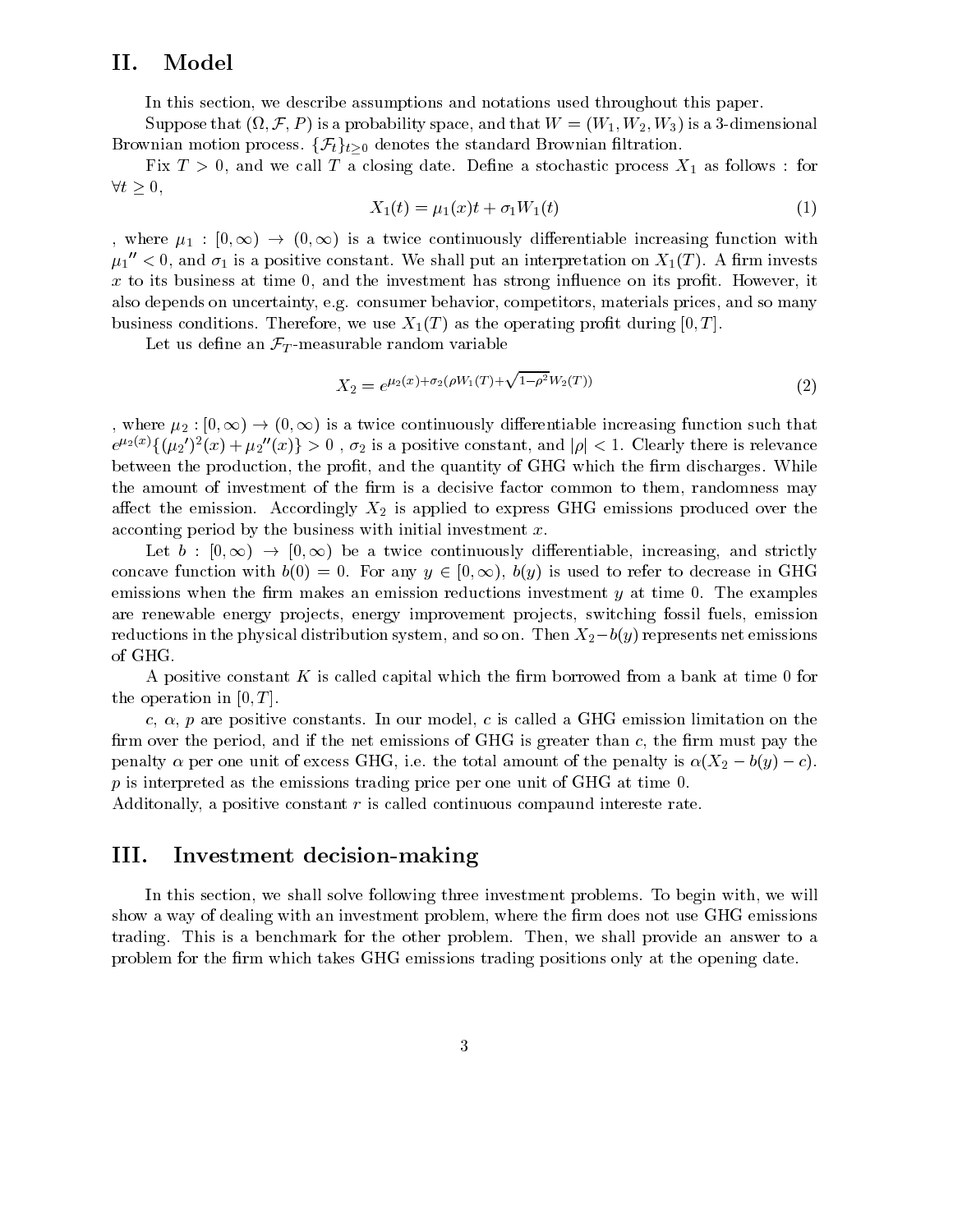#### $(i)$ Investment decision-making without GHG emissions trading

Our problem is

maximize 
$$
E\left[X_1(T) - K(e^{rT} - 1) - \alpha \cdot \max(X_2 - (b(y) + c), 0)\right]
$$
,  
subject to  $K = x + y, x \ge 0, y \ge 0.$  (3)

We will interpret this maximizing problem. At time 0, the firm borrows an amount of money K, and allocate the funds between the business x and the emission reduction project y. The operating profit will fluctuate stochastically during the accounting interval  $[0, T]$ . At time T. the firm must pay interest expenses  $K(e^{rT}-1)$ , and GHG emmition penalty  $\alpha(X_2 - (b(y) + c))$ if net GHG emissions  $X_2 - b(y)$  would exceed the limit c. Thus, the firm chooses a portfolio  $(x, y)$  to maximize the expected net income earned during the accounting period [0, T].

We shall now prescribe the solution. Let us compute the right-hand side of  $(3)$ , and subsutitute  $y = K - x$ . This yields

$$
J_1(x) := E\left[X_1(T) - K(e^{rT} - 1) - \alpha \max(X_2 - (b(K - x) + c), 0)\right]
$$
  
=  $\mu_1(x)T - K(e^{rT} - 1) - \alpha \cdot g(x)\Phi(d_1(x, K - x, 0))$   
+  $\alpha(b(K - x) + c)\Phi(d_1(x, K - x, 0) - \sigma_2\sqrt{T})$  (4)

where

$$
g(x) = e^{\mu_2(x) + \frac{1}{2}\sigma_2^2 T},
$$
  
\n
$$
\Phi(u) = \int_{-\infty}^{u} \frac{1}{\sqrt{2\pi}} e^{-\frac{1}{2}v^2} dv,
$$
  
\n
$$
d_1(x, y, z) = \begin{cases}\n\log \frac{g(x)}{b(y) + \frac{K - x - y}{p} + z + c} + \frac{1}{2}\sigma_2^2 T \\
\frac{\sigma_2 \sqrt{T}}{\sigma_2 \sqrt{T}} \end{cases}
$$
 for  $b(y) + \frac{K - x - y}{p} + z + c > 0$ .  
\notherwise

Therefore we have following three cases on the problem.

If we have

$$
\frac{dJ_1}{dx}(0) > 0 \text{ and } \frac{dJ_1}{dx}(K) < 0,
$$

there exists an unique  $x^* \in (0, K)$  such that

$$
\frac{dJ_1}{dx}(x^*) = 0
$$

and  $x^*$  maximizes  $J_1$  uniquely, i.e.  $(x, y) = (x^*, K - x^*)$  is the unique maximizer of (3).

In case that either

$$
\frac{dJ_1}{dx}(0) \le 0 , \text{ or } \frac{dJ_1}{dx}(K) \ge 0
$$

holds <sup>1</sup>,  $(0, K)$  or  $(K, 0)$  maximizes (3) respectively.

 $1$ Both inequalities do not hold simultaneously.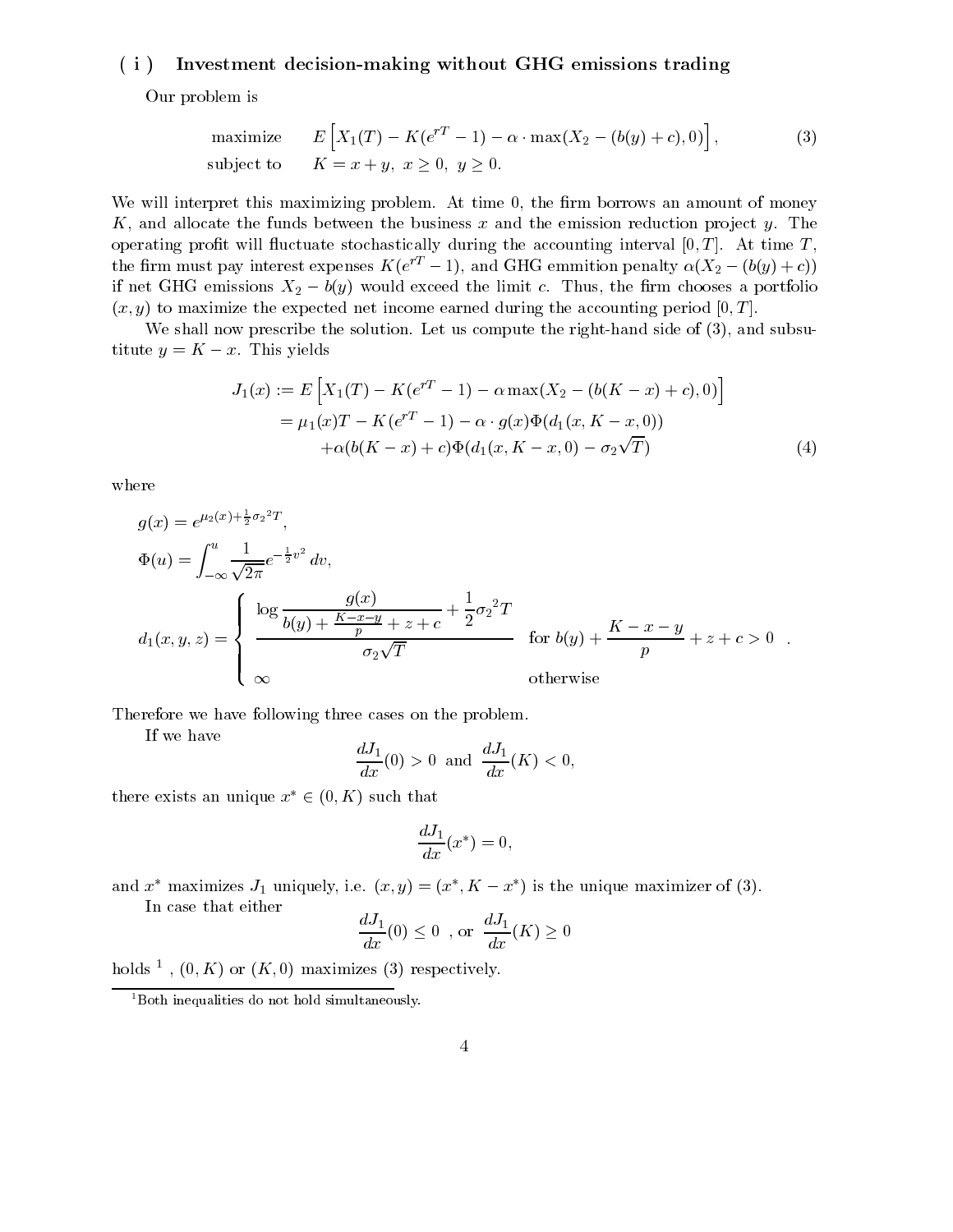#### $(iii)$ Investment decision-making with GHG emissions trading

Here, we shall solve

maximize 
$$
E\left[X_1(T) - K(e^{rT} - 1) - \alpha \cdot \max(X_2 - (b(y) + z + c), 0)\right]
$$
,  
\nsubject to  $K = x + y + pz, x \ge 0, y \ge 0.$  (5)

From the view ponit of economics, this problem is interpreted as follows. At time 0, the firm tries to make a decision to maximize the expected net income earned during  $[0, T]$ . According to the purpose, she selects a portfolio composed of the business  $x$ , the emission reduction project y, and tradable GHG emission permits  $z$  units. In this problem, the penalty is expressed by  $\alpha \cdot \max(X_2 - (b(y) + z + c), 0).$ 

Then, we will solve the second problem. By caluculating the expectation in (5), and subsutituting  $z = \frac{K - x - y}{n}$ , we obtain

$$
J_2(x,y) := E\left[X_1(T) - K(e^{rT} - 1) - \alpha \cdot \max\left(X_2 - \left(b(y) + \frac{K - x - y}{p} + c\right), 0\right)\right]
$$
  
=  $\mu_1(x)T - K(e^{rT} - 1) - \alpha \cdot g(x)\Phi(d_1(x, y, 0))$   
+  $\alpha \left(b(y) + \frac{K - x - y}{p} + c\right)\Phi(d_1(x, y, 0) - \sigma_2\sqrt{T}).$  (6)

Furthermore, by the assumption on b, if there exists  $\hat{y} \ge 0$  such that

$$
b'(\hat{y}) = \frac{1}{p},\tag{7}
$$

it must be unique. If  $b'(y) < \frac{1}{p}$  for any  $y \ge 0$ , we set  $\hat{y} = 0$ .

There may be following cases about the second problem.

If there exists  $\hat{x} \geq 0$  satisfing

$$
\frac{\partial J_2}{\partial x}(\hat{x},\hat{y})=0,
$$

 $J_2$  is uniquely maximized for  $(\hat{x}, \hat{y})$ , i.e.  $(x, y, z) = (\hat{x}, \hat{y}, \frac{K - \hat{x} - \hat{y}}{p})$  is the unique solution of  $(5).$ 

Suppose that

$$
\frac{\partial J_2}{\partial x}(x,\hat{y}) < 0 \quad \text{for } \forall x \ge 0,
$$

then  $(0, \hat{y})$  is the unique maximizer of  $(5)$ .

If either

$$
b'(y) > \frac{1}{p} \quad \text{for } \forall y \ge 0, \quad \text{or} \quad \frac{\partial J_2}{\partial x}(0, \hat{y}) > 0 \quad \text{for } \forall x \ge 0
$$

holds,  $J_2$  fails to attain a maximum.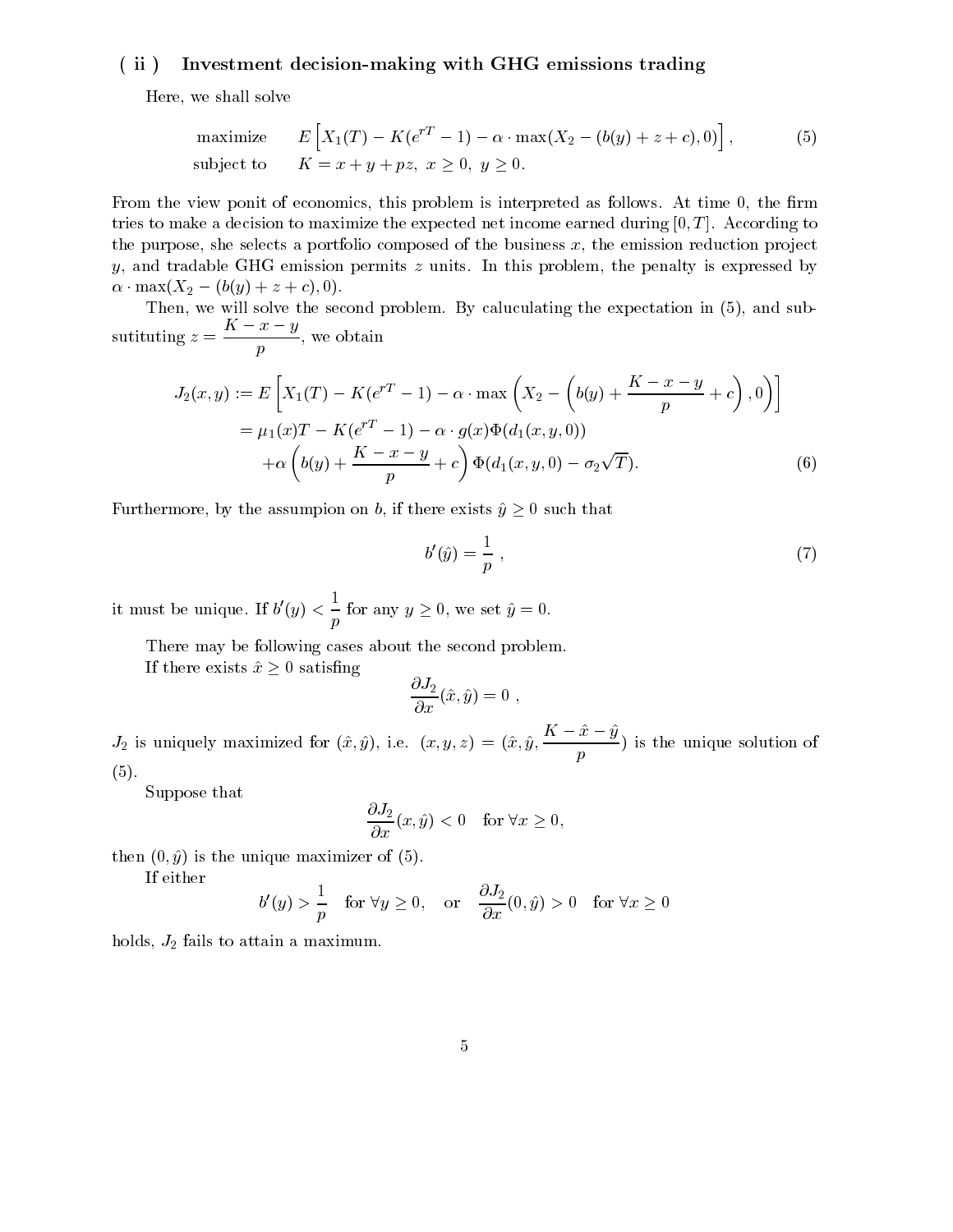#### IV. **Economic Implications**

These analysis we conducted are quite simple, and might seem to be unusual setting of economic paper. However these results have some important economic implications.

In the previous section, we consider a representative firm's investment decision problems in two cases, that is with-without emissions trading. In either case, the firm would have to pay penalty in closing period  $T$  if she would not be able to attain her emission levels previously agreed. While the former case, we can interpret, the firm is not allowed to utilize GHG emissions permits at all, or the market does not exist, in the latter case, the firm can trade them.

In the former case, without trading emissions permits, we showed that there exists the unique solution  $(x^*, y^*)$  for the firm's maximizing expected net income (profit) problem (3). To maximize expected return, the firm could select the business investment amount  $x^*$  and the emissions abatement investment  $y^*$  at time 0. Also, in the latter case, with emissions trading. there exists the unique solution  $(\hat{x}, \hat{y}, \hat{z})$  for the firm's expected net income (profit) maximization problem (5). In that case, the firm will choose optimal x, y, and z, where z is interpreted as quantity of tradable emissions permits.

We did not show explicitly in this paper, but following result had also obtained. That is, compared with-without emissions permits, there are some cases in which

$$
x^* < \hat{x}.
$$

Here we note the interpretations on this result. The inequality means that the business investment level with trading emission permits is higher than the level without trading. Such result suggests that trading emissions permits would make more investment opportunities for profit. Therefore it might be attained more social efficient outcome with-trading case than without.

However, the main and important result we obtained is equation (7) in the previous section. Equation (7) is one of the conditions for the firm's expected net income maximization problem with emissions trading, i.e. (5), and  $b'(\hat{y}) = \frac{1}{p}$ . This equation (7) can be interpreted as follows. As mentioned above,  $b$  is a function that is interpreted as levels of reduction by investment  $y$ , and an increasing function of y. Then, the derivative  $b'$  represents marginal abatement, and (7) means that the marginal abatement is equal to the reciprocal of  $p$ , where  $p$  is GHG trading price per unit at time 0.

In this model, if a firm would not be able to attain her emissions levels which ex ante agreed at the closing date T, she would have to pay penalty related to  $\alpha$  of unit penalty cost. Therefore there seems to be that  $\alpha$  affects the firm's abatement investment decision, but can not affect at all. Wherever levels of  $\alpha$  would be set, the firm does not consider it when she decide to the emission reduction project y. Only emissions permits price p at time 0 can affect the firm's decision about abatement investment. Then, in our settings, it means that public authority (government) can not make firms to have some incentive for abatement investment by penalty. This outcome may have important implication when we argue the mechanism design of inter-firm emissions trading market.

In sum, we obtain following observation:

*Observation 1*: Under the conditions we set in the previous section, in case with emissions trading levels of investment for abatement depend only on the GHG emissions trading price per unit at time 0 regardless of other parameter such as levels of penalty.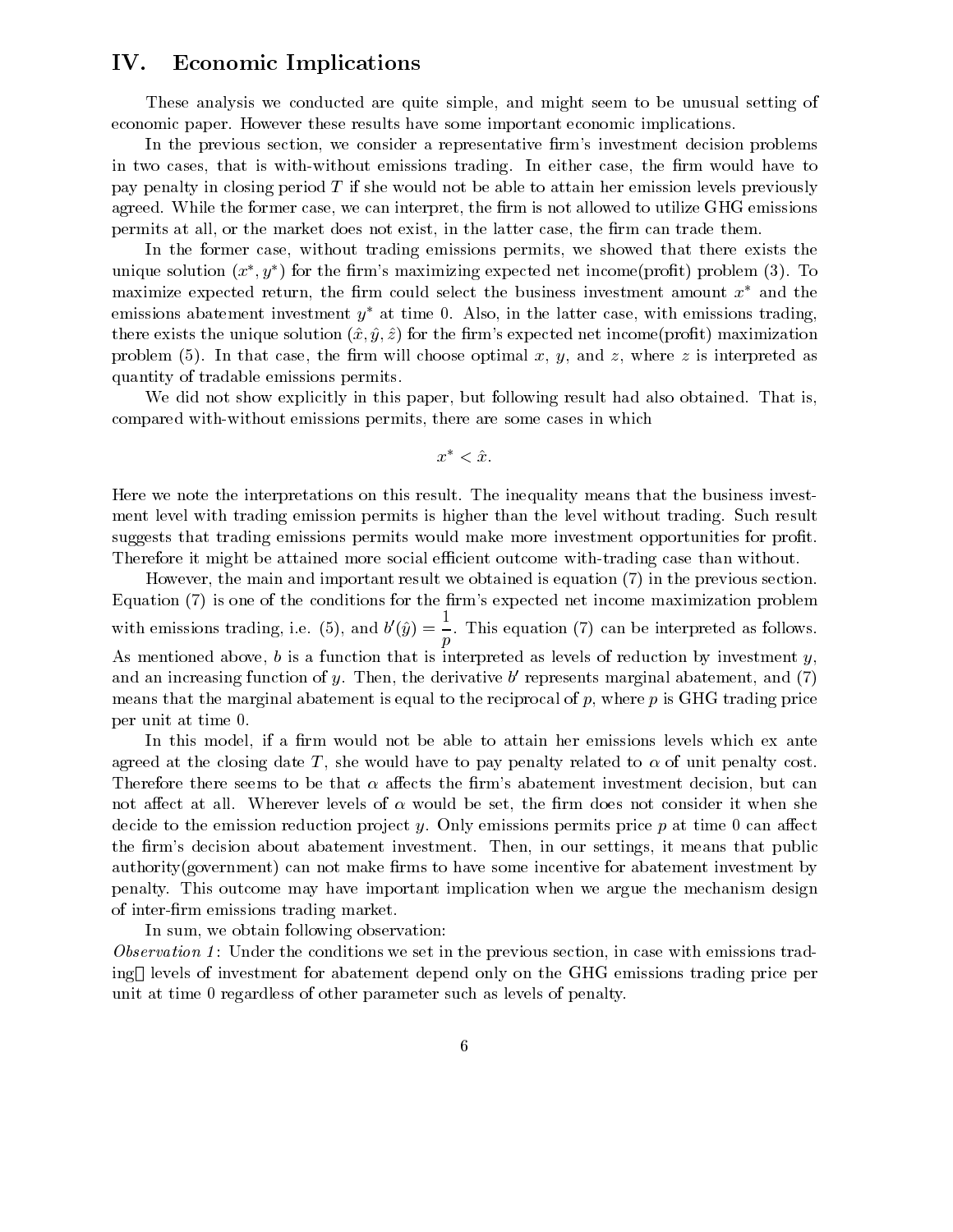Note that this observation depends on the setting such that the firm can take any short positions of emissions permits z. If short selling is regulated or restricted, these outcomes would differ.

Next, we examine market price of GHG emissions permits. In our analysis, unit price of GHG emissions trading  $p$  is exogenously given. So, we did not consider and interpret how the price is determined in the market. In fact, such market price would depend on market structure of trading GHG emissions permits.

Additionally, considering the market structure of emissions trading and its prices, we obtain following implications. We set two cases to explain. The first is the case where emissions trading price  $p_1$  is set in a competitive market, while the second case is that a price  $p_2$  is not set in a competitive market. In the latter case, we express the situation that there are a few trader firms with market power. Then, compared to two cases, the second case price  $p_2$  would be expected higher than the competitive market price  $p_1$ . That is  $p_2 > p_1$  because of market power of some traders. Sometimes  $p_1$  is called welfare maximizing price level and  $p_2$  is called distortional price level in trading market of GHG emissions permits.

From the assumptions,  $b'(y)$  is a strictly decreasing function in y. So other things being equal, if p increases, then  $\frac{1}{p}$  decreases, and  $\hat{y}$  such that  $\frac{1}{p} = b'(\hat{y})$  increases. In short,  $\hat{y}$  is an increasing function of p in (7). Then, for  $0 < p_1 < p_2$ ,

$$
\hat{y}(p_1) < \hat{y}(p_2).
$$

That is, if trading market of GHG emissions is not competitive and there are upper price distortion in it, each firm (which is price taker and can not affect prices) with trading, has incentive to over-investment for abatement  $y$ . Such investment level might bring economic inefficient outcome.

In sum:

*Observation 2*: If there are some distortion in trading market of GHG emissions permits, and the market price is higher than competitive one, then a representative firm would have more investment for abatement than competitive GHS emissions trading market and such outcome might bring some welfare loss.

We focus only on a representative firm's investment problem, but these results bring important economic problems, which are due to inefficiency of emissions trading markets. These interpretation seem to be important for designing of such trading GHG market, or comparing cost-effectiveness to other economic instruments such as taxes to abate GHG.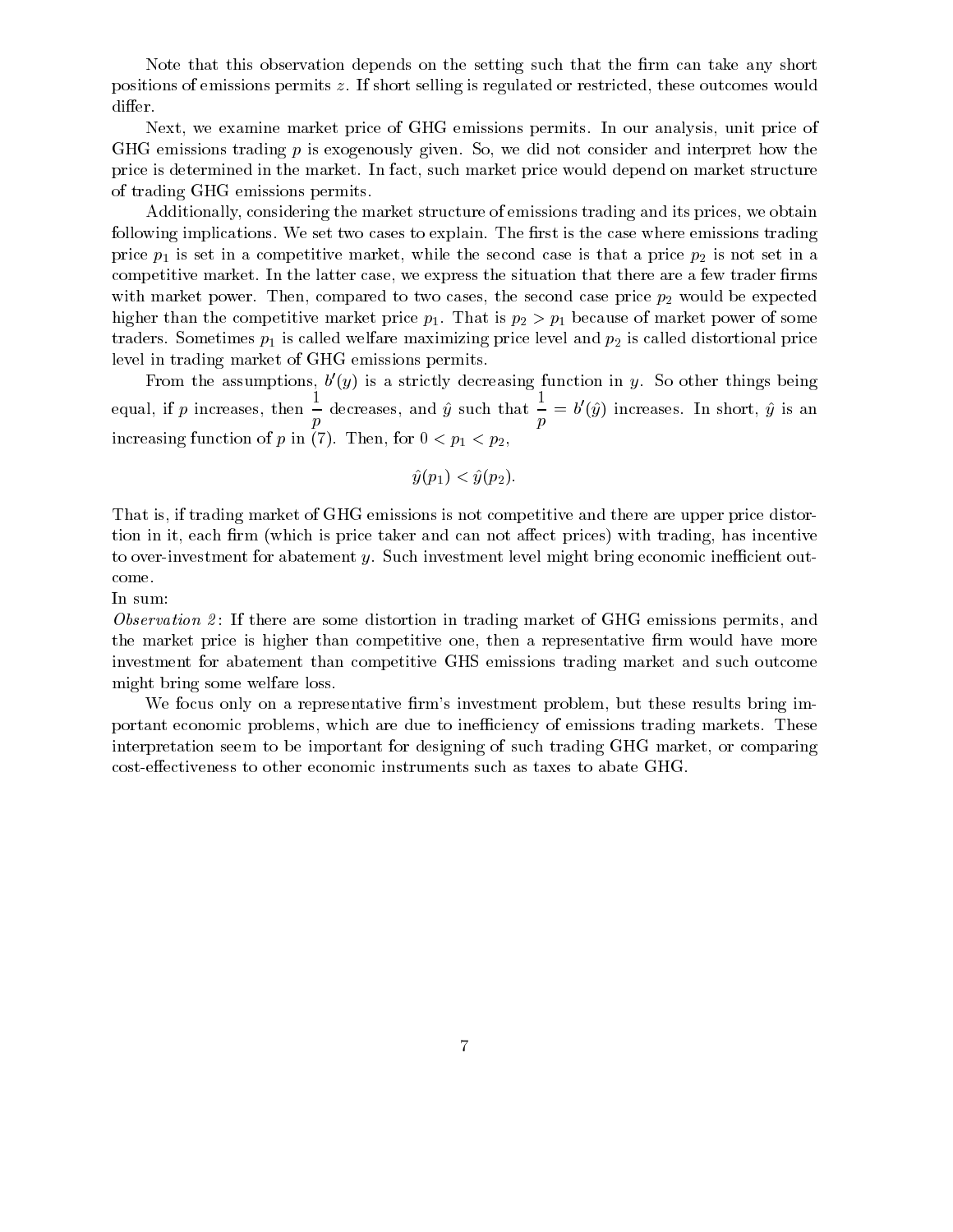#### $\bf V.$ Conclusion and further research

In this short paper, we analyzed a representative firm's investment problems under uncertainty, and interpreted some characteristics of solutions in the case of emissions permits trading. The main results we obtained is summarized in observation 1 and obsevation 2 in the previous section. That is, with emissions permits trading, penalty cost can not affect firm's abatement investment decisions. The market price of trading of emissions permits can only affect such decision. Therefore, what makes structure of emissions permits market and how price are determined is important problem to consider.

To further research, we have to address three points.

To begin with, we do not study any cases in a polluting firm could buy and sell GHG emissions permits during the accounting period  $[0, T]$ . Especially, we explain a case which can be regarded as significant also from a practical viewpoint.

For  $\forall t \geq 0$ ,  $\mathcal{G}_t := \sigma(\{W_1(s)\}_{0 \leq s \leq t}),$ 

$$
X_3(t) := E(X_2 | \mathcal{G}_t) = e^{\mu_2(x) + \frac{1}{2}\sigma_2^2(1-\rho^2)T + \sigma_2\rho W_1(t)}
$$
\n(8)

, and for any  $a > 0$  let  $\tau_a$  be a stopping time defined by

$$
\tau_a = \inf\{ t \ge 0 \, | \, X_3(t) > a \}.\tag{9}
$$

 $X_3$  and  $\tau_a$  are interpreted as follows. For any  $t \in [0,T]$ ,  $\mathcal{G}_t$  shows information on profit/loss of the firm or the business condition at time t, and the firm easily can get  $G_t$  with low cost. However it is hard, or it costs too much to measure GHG emissions at every  $t \in [0, T]$ . Then at every time  $t \in [0, T)$ , the firm use the business information  $\mathcal{G}_t$  that can be related to the volume  $X_2$  for the puropose of predicting how much the GHG emissions would be in  $[0, T]$ . Given a threshold a,  $\{\tau_a \leq T\}$  is a sign that  $X_2$  might be large. Therefore, at time 0, the firm decides the level  $a$  such that the sign works for maximizing expected profit. Moreover we will define a stochastic process  $X_4$  as follows,

$$
\begin{cases}\n dX_4(t) = u(t, X_4(t))dt + v(t, X_4(t))dW_3(t) \\
 X_4(0) = p\n\end{cases}
$$
\n(10)

where  $u$  and  $v$  satisfy some conditions. Now we will note modelling a management strategy, where the firm may purchase GHG emission permits additionally depending on a prediction of GHG emissions during  $[0, T]$ .

maximize 
$$
E\left[X_1(T) - K(e^{rT} - 1) - \alpha \max(X_2 - (b(y) + z_1 + c), 0) \mathbf{1}_{\{\tau_a > T\}}\right]
$$
  
  $- \left\{\alpha \max(X_2 - (b(y) + z_1 + z_2 + c), 0) + X_4(\tau_a) z_2(e^{r(T - \tau_a)} - 1)\right\} \mathbf{1}_{\{\tau_a \le T\}}\right],$  (11)

 $K = x + y + pz_1, x > 0, y > 0, a > 0,$ subject to

where  $\mathbf{1}_A$  is the indicator function of  $A \in \mathcal{F}$ . From the view point of management, we explain this optimization problem. At time 0, the firm decides a combination of the business investment